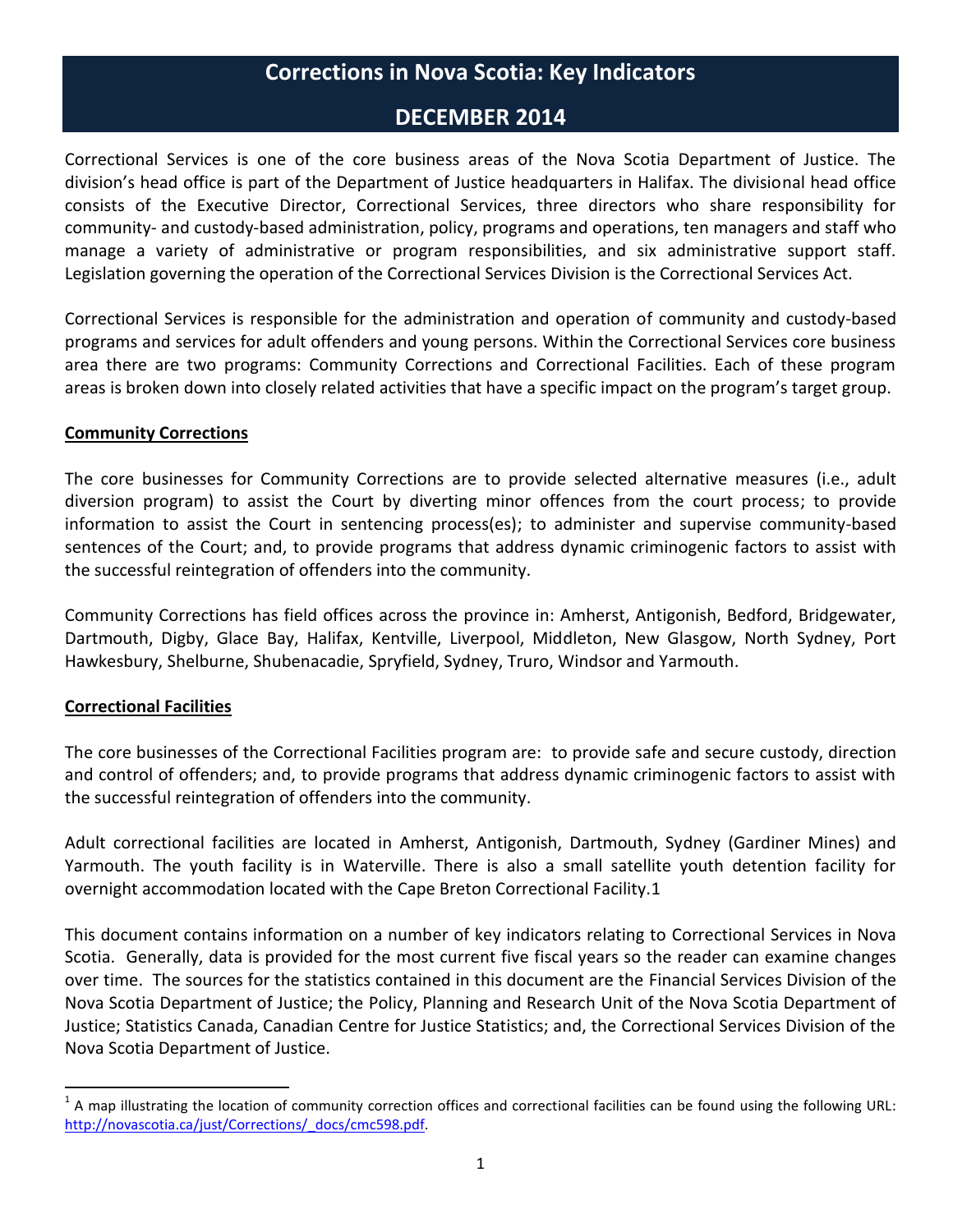### **Cost of corrections**

The cost of Correctional Services is an indicator of the resources required to administer custodial and community-based sentences in the province. Fluctuations in the cost of corrections may be driven by a number of factors, including but not limited to: the level of crime, legislative and policy responses to crime, sentencing practices, and administrative changes relating to organizational structure and the delivery of services, as well as changes in salaries and benefits for staff.

Figure 1 provides the gross operational expenditures for Correctional Services for the period 2009-10 to 2013-14. In 2013-14 gross expenditures increased by 7% over the previous year part of a general increasing trend since 2010-11.2 Over the five year period gross expenditures increased by 11%.



r - revised

Source: Nova Scotia Department of Justice, Financial Services.

**<sup>2</sup>**<br><sup>2</sup> Note that expenditure data can be subject to revision including changes in what types of expense data is reported (i.e., gross vs. net) as well as issues such as structural changes in the Correctional Services Division. The gross expenditures reported above for the period prior to 2013-14 may differ from what appears in the Department of Justice Accountability Report due to these factors.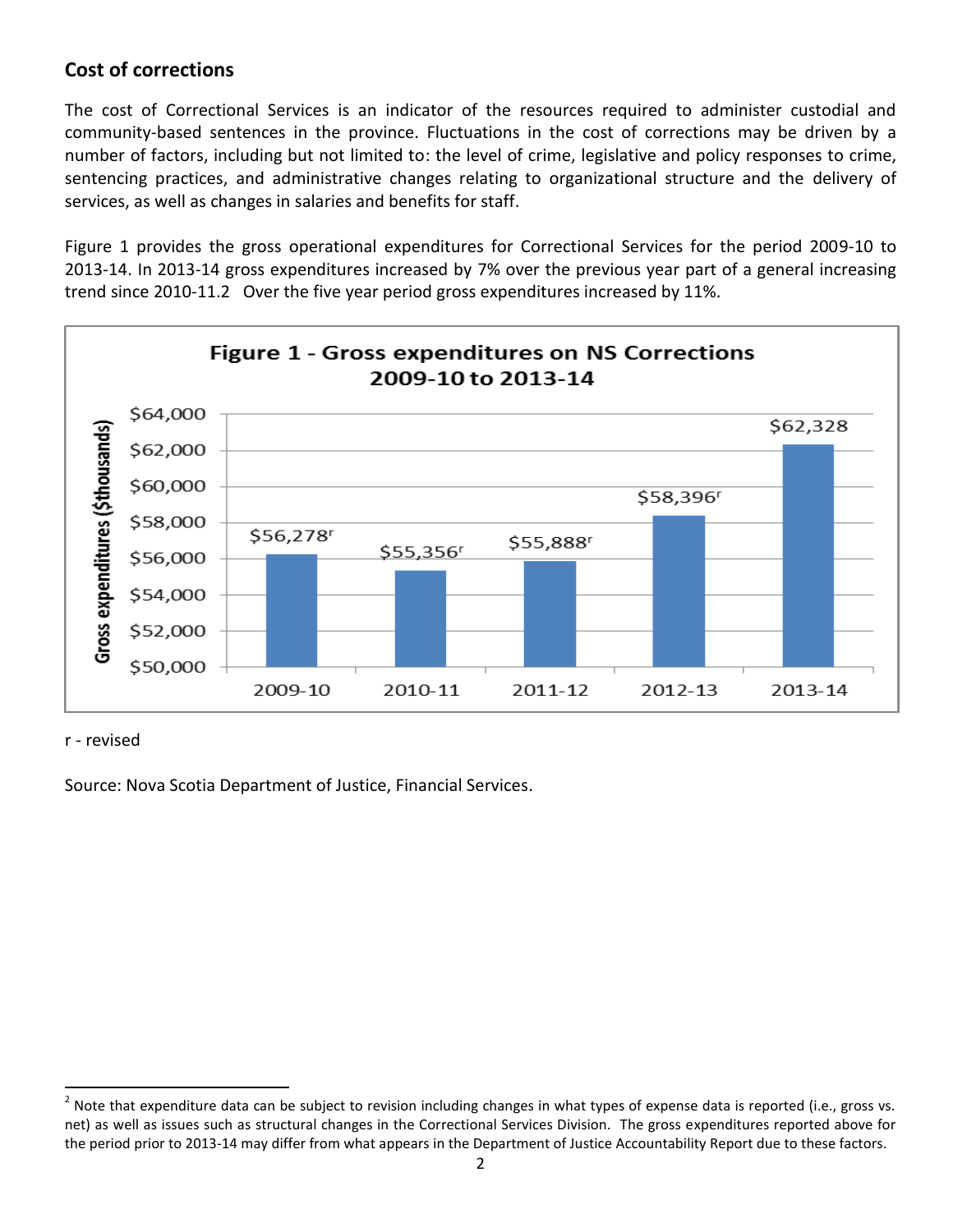Figure 2 provides the per capita cost for Correctional Services for the period 2009-10 to 2013-14.<sup>3</sup> Per capita expenditures were 6% higher in 2013-14 than the prior year and 10% higher compared to 2009-10. Per capita expenditures have shown an increasing trend over the past several years.



#### r - revised

Source(s): Nova Scotia Department of Justice, Financial Services.

Statistics Canada. CANSIM Table 051-0005 - Estimates of population, Canada, provinces and territories.

Figure 3 provides the average daily cost per adult offender in custody, based on actual expenditures by adult offender correctional facilities, for the period 2009-10 to 2013-14. The average daily cost in 2013-14 was 2% lower than 2012-13 but 6% higher than 2009-10.



Source: Policy, Planning and Research section, Nova Scotia Department of Justice.

 $\overline{\phantom{a}}$  $^3$  The per capita figures presented in Figure 2 were calculated by dividing the gross expenditures on Correctional Services by the total NS population.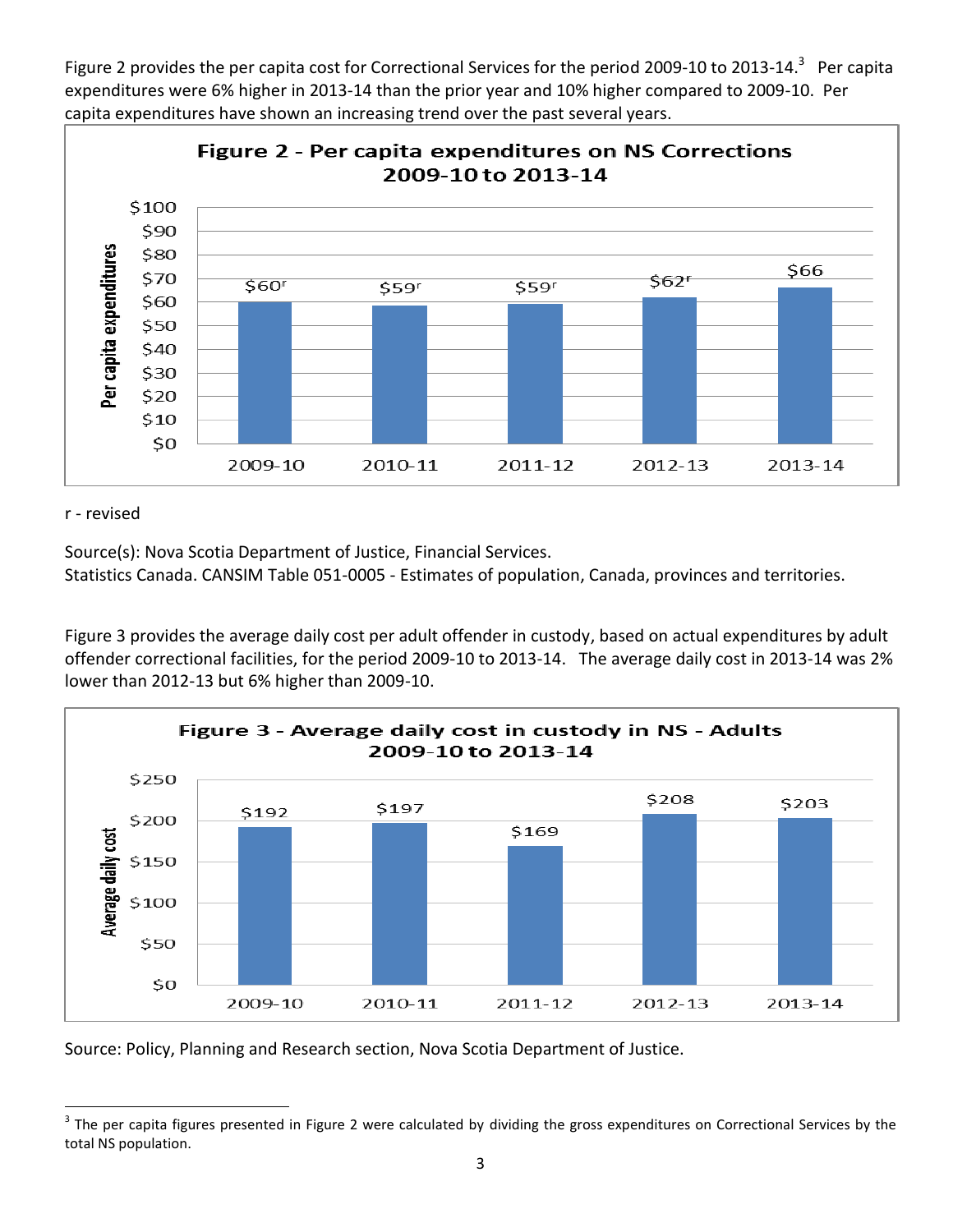#### **Court sentences – adult**

Figure 4 provides the number of guilty cases in adult criminal court in Nova Scotia which either had a custody sentence (federal, provincial), probation or a conditional sentence ordered by the court.<sup>4</sup> These statistics provide an indicator of the number of 'inputs' into the adult correctional system. It should be noted that the sentences are not mutually exclusive and so a case may have more than one type of penalty (e.g., the offender may be given a period of custody as well as a period of probation).<sup>5</sup>

The number of offenders sentenced to provincial custody in 2013-14 was relatively stable compared to 2012- 13, while the number sentenced to probation decreased by  $3\%$ . Conditional sentences decreased by 5% in 2013-14 compared to the previous year.

The number of cases with a custody sentence (provincial) was relatively stable over the period 2011-12 to 2013-14 following a decrease from 2009-10 to 2010-11. The number of cases with a probation sentence had a declining trend over the five year period decreasing by 18%. The number of cases with a conditional sentence decreased by 12% over the five year period with a declining trend since 2011-12.

There was a consistent pattern of cases with probation being the most frequently ordered sentence in each of the five years.



#### r – revised

Source: Policy, Planning and Research section, Nova Scotia Department of Justice.

 $\overline{\phantom{a}}$  $^4$  This analysis employs the Statistics Canada definition of a case which is  $-$  'one or more charges against an accused person or company that were processed by the courts at the same time and received a final decision. A case combines all charges against the same person having one or more key overlapping dates (date of offence, date of initiation, date of first appearance, date of decision, or date of sentencing) into a single case.' Excluded from the chart are cases with either a fine, restitution, or some 'other' sentence.

<sup>&</sup>lt;sup>5</sup> Total cases with a custody sentence can be calculated by adding together the number of cases where provincial custody was ordered and the number of cases where federal custody was ordered. For 2013-14 the total cases where custody was ordered totaled 2,160.

 $^6$ Note that there was a revision to 2012-13 figures due to the availability of an updated (2013) offence library provided by the Canadian Centre for Justice Statistics (CCJS) at Statistics Canada. Use of up-to-date offence libraries is necessary for DoJ case processing figures to remain consistent with those produced by CCJS.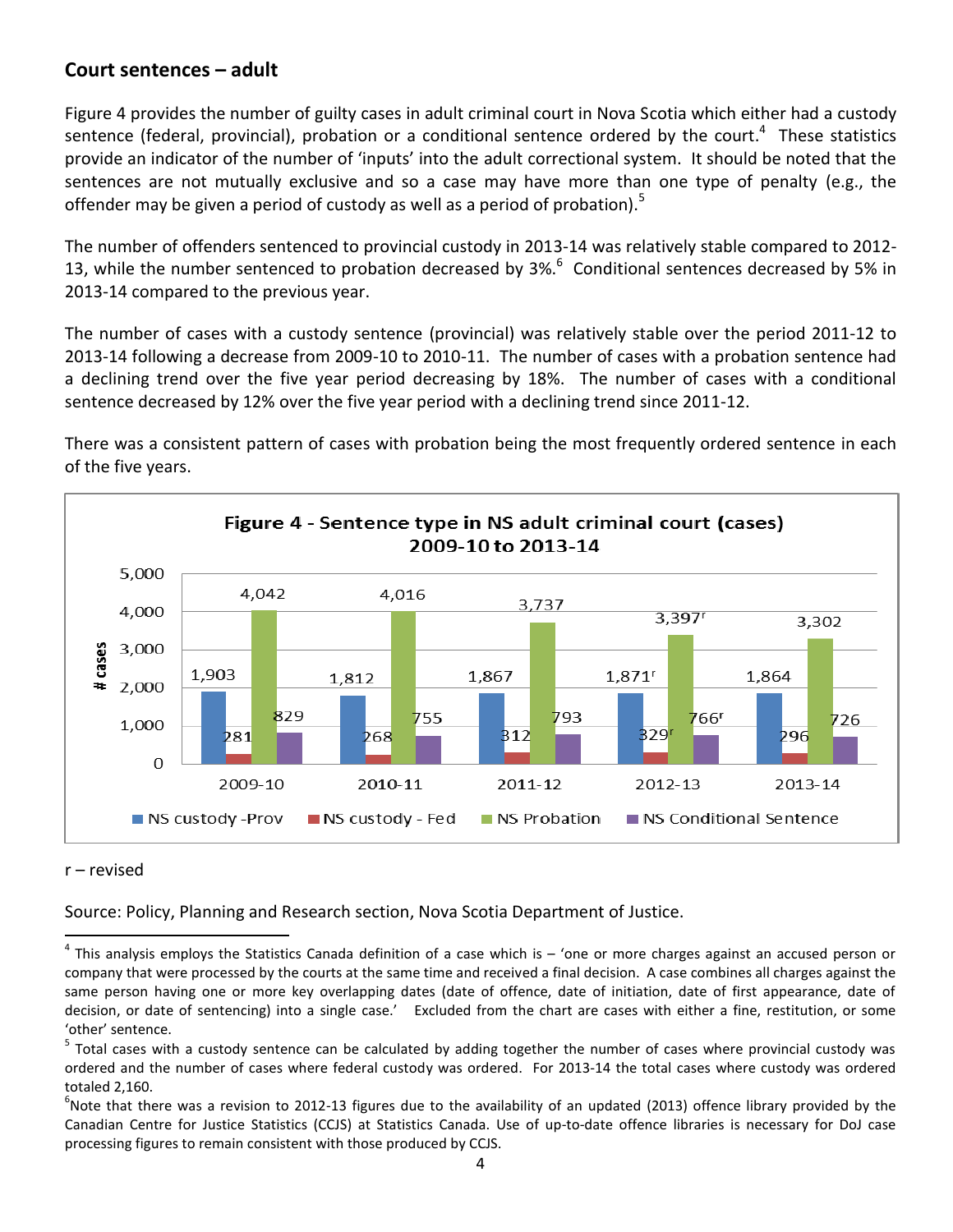# **New arrivals at adult correctional facilities** )

The statistics presented below are for the number of new arrivals in adult correctional facilities for the years 2012-13 and 2013-14. New arrivals (adult facilities) are counted as intakes only (e.g. from non-custody status to custody, transfer from another jurisdiction, or conditional sentence to custody). An individual could have more than one new arrival at a correctional facility during a fiscal year. New arrivals do not include the transfer of individuals between correctional facilities.

Reasons for why an adult is in a correctional facility include: being sentenced to provincial custody; being remanded to provincial custody; or, some other reason (e.g., parole suspension; federal inmate in custody at provincial institution in advance of court hearing, breach of a court order etc.).

Five adult correctional facilities in Nova Scotia were operating during this time period, specifically: Antigonish Correctional Facility; Cape Breton Correctional Facility; Central Nova Scotia Correctional Facility; Cumberland Correctional Facility; and, Southwest Nova Scotia Correctional Facility. Of the five adult facilities, the Central Nova Scotia Correctional Facility is the largest and accounted for the greatest number of new arrivals.

Figure 5 shows the number of new arrivals at adult correctional facilities for 2012-13 and 2013-14. The number of new arrivals in 2013-14 (4,286) was relatively stable compared to 2012-13 (4,310).<sup>7</sup>



#### r - revised

Source: Correctional Services Division of the Nova Scotia Department of Justice (Justice Enterprise Information Network JEIN report).

 $\overline{\phantom{a}}$  $^7$  In 2014 there was a change to the programming of the report on the Justice Enterprise Information Network (i.e., Admissions Report) which provides the statistics for new arrivals. This led to a revision in the figures for 2012-13.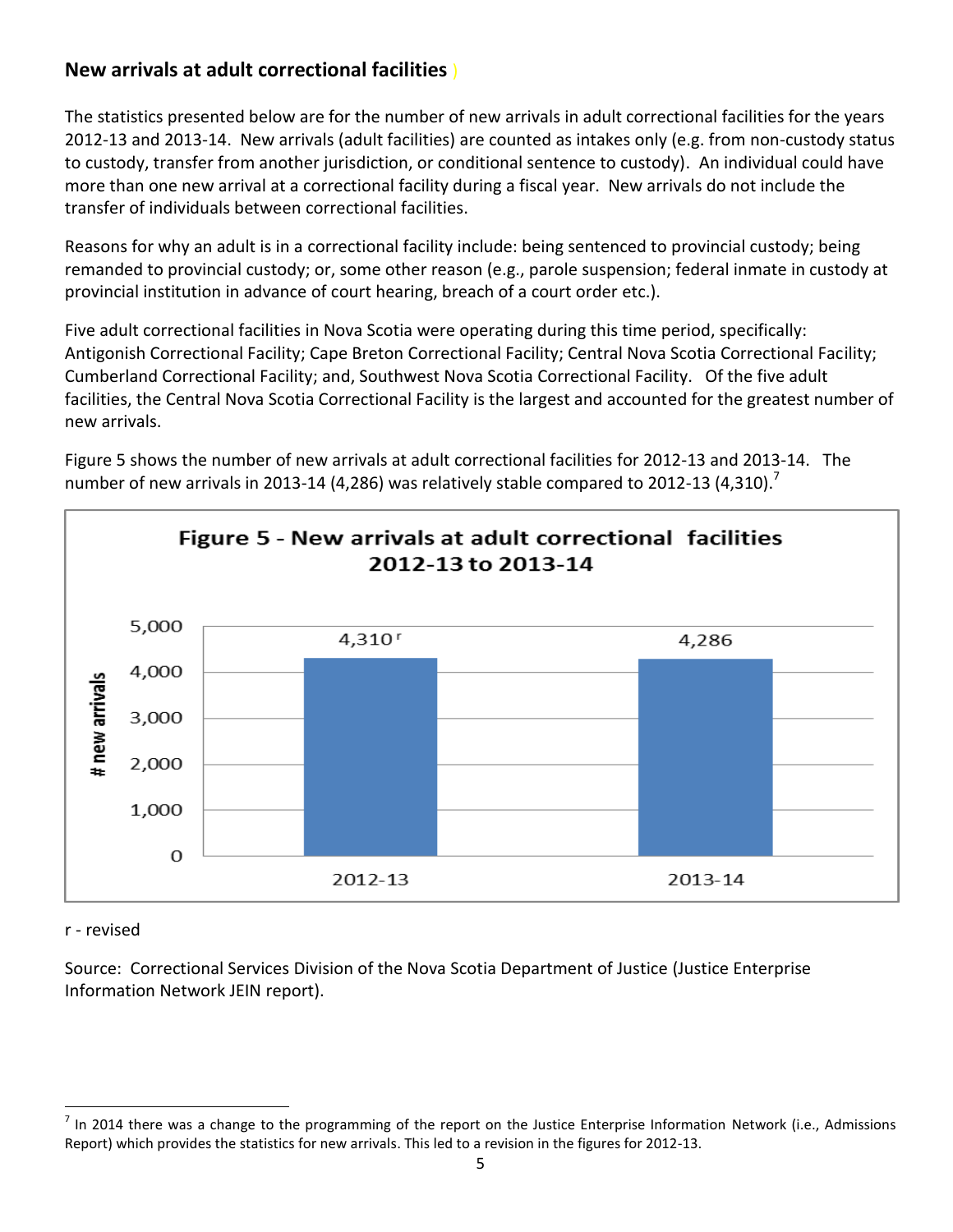### **Average daily count – adults**

The average daily count of adults in custody reflects the number of adults physically in a provincial correctional facility at the time of the daily count. Daily counts are useful for describing the make-up of the custodial population in terms of custody status: sentenced custody (i.e., person detained in correctional institution as a result of a court-ordered sentence), remand (i.e., temporary detention of person in a correctional institution pending trial or sentencing) and other forms of detention (e.g., immigration holds, etc.). These statistics can be helpful in looking at specific policy issues relating to the different types of custodial populations as well as operational issues relating to correctional facility capacity.<sup>8</sup>

Figure 6 provides data relating to the average daily count of adults in custody. The overall count of adults in provincial custody increased by 6% between 2012-13 and 2013-14. The count for adults in provincial sentenced custody increased by 9% while for remand it increased by 6% over the same time period.

Over the five year period, the total average daily count increased by 21% with increases for both provincial sentenced custody (12%) and remand (31%). 'Other' statuses decreased by 23%. The average daily count for remand has trended upward since 2010-11.

Offenders on remand consistently outnumbered those in sentenced custody over the five year period. In 2013-14, nearly two-thirds (63%) were on remand while one-third (33%) were in sentenced custody.



|                           | 2009-10 | 2010-11 | 2011-12 | 2012-13 | 2013-14 |
|---------------------------|---------|---------|---------|---------|---------|
| % NS Sentenced provincial | 36%     | 37%     | 34%     | 32%     | 33%     |
| % NS Remand               | 58%     | 57%     | 61%     | 63%     | 63%     |
| % NS Other statuses       | 6%      | 7%      | 5%      | 4%      | 4%      |

Source(s): Policy, Planning and Research, Nova Scotia Department of Justice. Statistics Canada. CANSIM Table 251-0005 - Average counts of offenders in provincial and territorial programs.

 8 As of March 2014, there were 554 beds in adult facilities of which approximately 9% were for adult female offenders. Close to two-thirds of the adult beds were located in the Central Nova Scotia Correctional Facility (CNCSF).

 $^9$  Due to rounding some percentages may not total to 100%.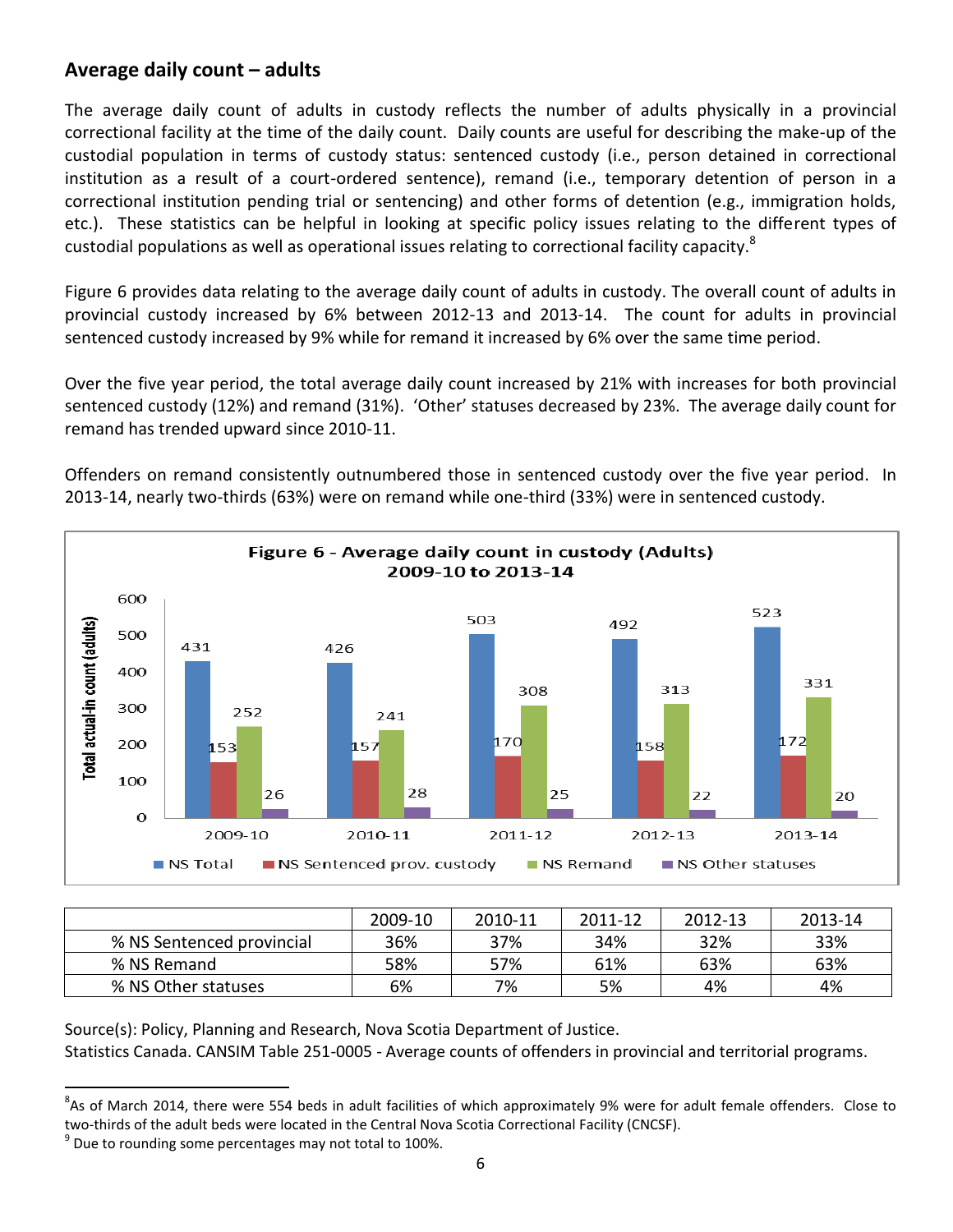#### **Incarceration rate – adult**

 $\overline{\phantom{a}}$ 

Figure 7 provides the incarceration rate for Nova Scotia during the period 2009-10 to 2013-14.<sup>10</sup> Between 2012-13 and 2013-14, the rate increased by 8%. Over the five year period there was an increase of 21% with a general upward trend.



Source(s): Policy, Planning and Research, Nova Scotia Department of Justice Statistics Canada. CANSIM Table 251-0005 - Average counts of offenders in provincial and territorial programs, annual

 $10$ The incarceration rate for adults is calculated as the total daily count figure divided by the size of the adult population and standardized per 100,000 population. The provincial incarceration rate is an indicator of the proportion of Nova Scotia residents, in a given year, who are in custody (sentenced custody, remand, "other status") in provincial institutions. It excludes federal institutions, but includes federally sentenced offenders in provincial institutions.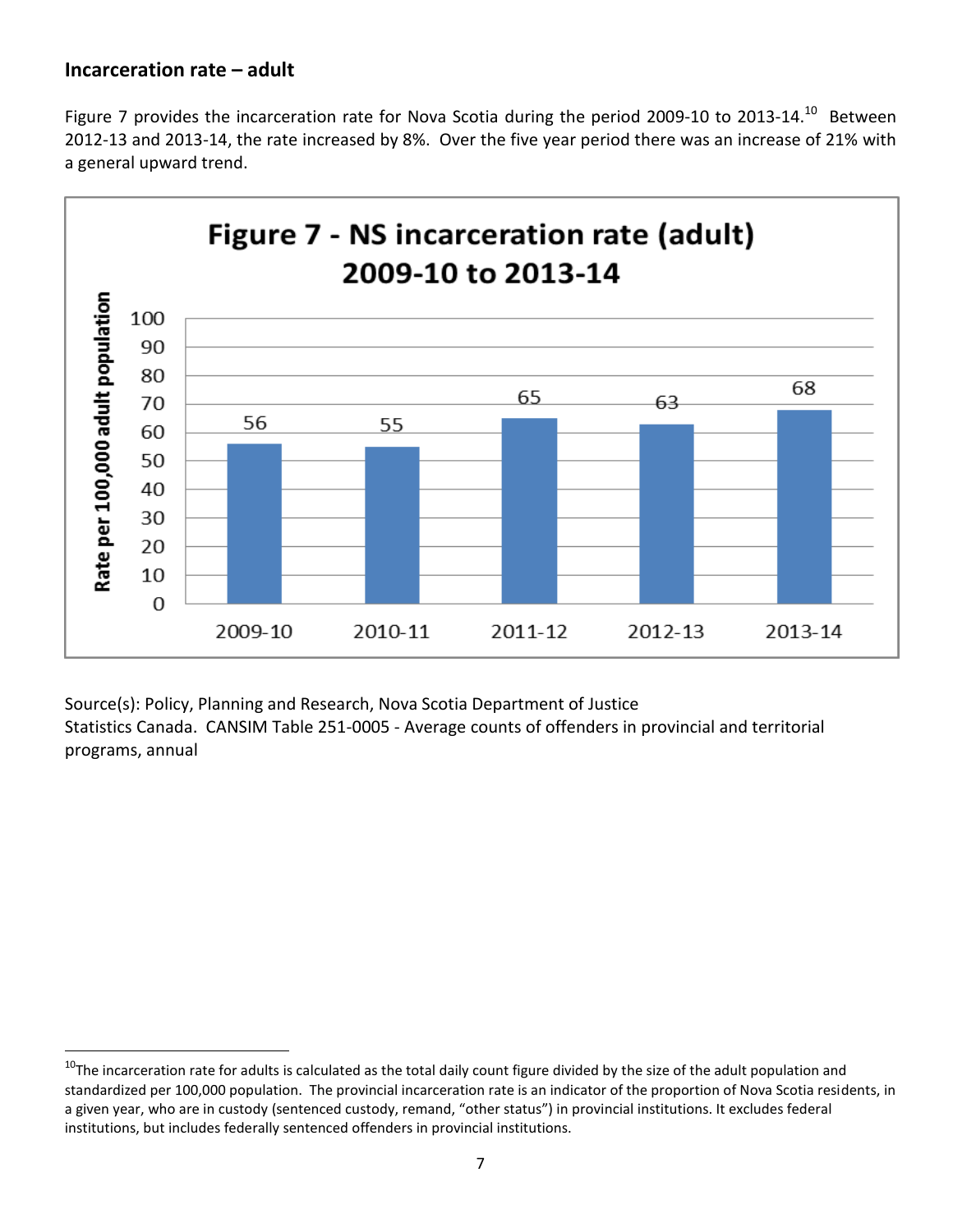## **Sentence length for custody – adult**

Statistics on sentence length for custody provide information on the relative amount of time offenders spend in a facility. This information is useful for administrative planning in specific areas such as programming. It should be noted that the length of time spent in a facility may not equal the length of time ordered by the court due to earned remission (i.e., reduced time in custody due to good behaviour).

Figure 8 provides information on the length of provincial custody sentences ordered by adult criminal courts in Nova Scotia for 2009-10 to 2013-14. The median sentence length for custody in 2013-14 was 30 days and was unchanged over the five year time period. $^{11}$  The average number of days in sentenced custody for 2013-14 was 53, a 6% increase compared to the previous year.<sup>12</sup>

The median length of provincial sentenced custody was stable at 30 days over the five year period. The average (mean) sentence increased by 20% over this time with a general increasing trend.



#### r - revised

 $\overline{\phantom{a}}$ 

Source: Policy, Planning and Research, Nova Scotia Department of Justice

<sup>&</sup>lt;sup>11</sup>The median is the middle value in a series of numbers ordered by size. The cases used in this analysis include only those where an offender was sentenced to provincial custody. Cases where the offender was sentenced to federal custody are excluded from the analysis.

<sup>&</sup>lt;sup>12</sup> Note that there was a revision to the 2012-13 figure for NS Average (days) due to the availability of an updated (2013) offence library provided by the Canadian Centre for Justice Statistics (CCJS) at Statistics Canada. Use of up-to-date offence libraries is necessary for DoJ case processing figures to remain consistent with those produced by CCJS.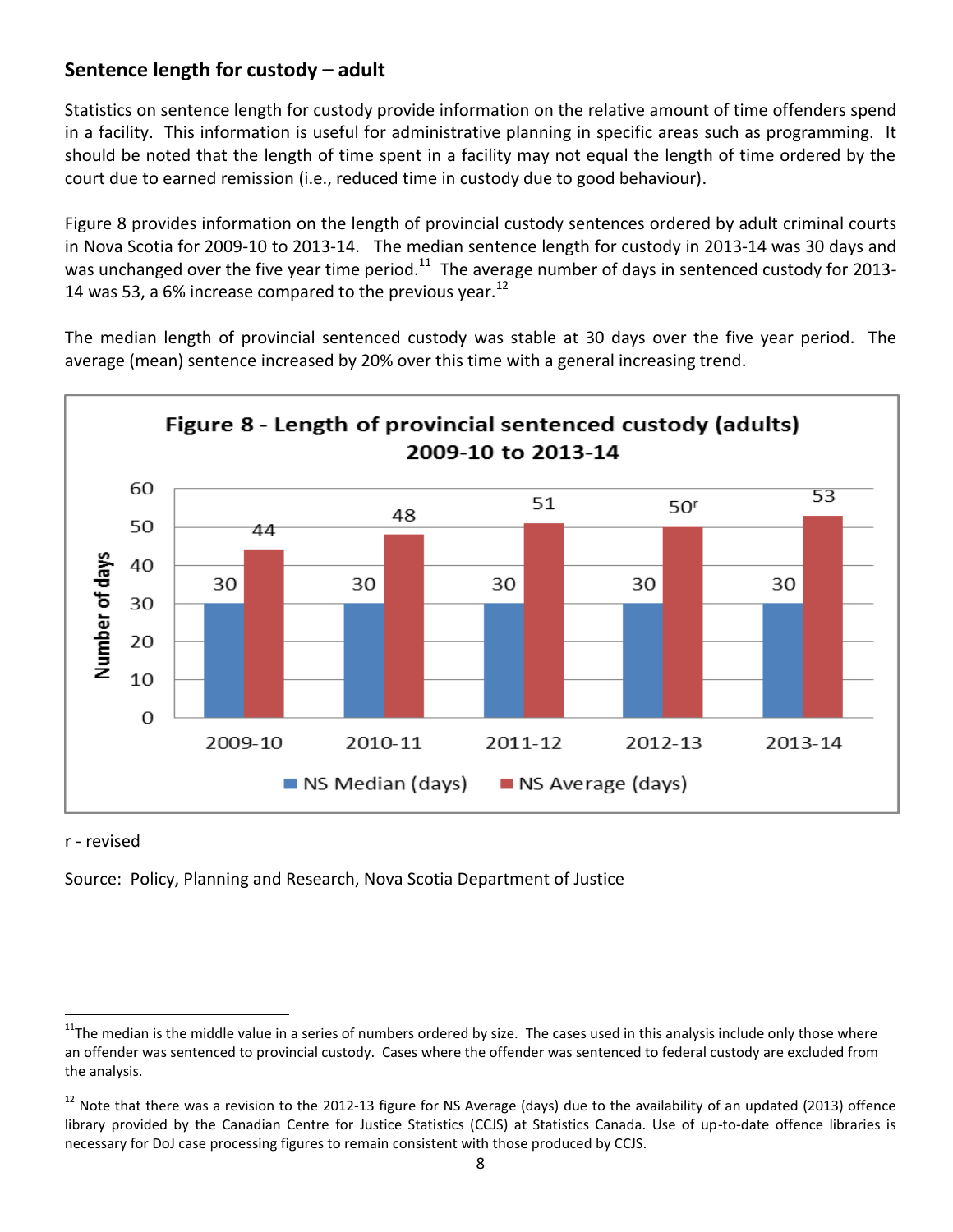# **Sentence length for probation – adult**

Statistics on sentence length for probation provide information on the amount of time that adult offenders are subject to probation conditions imposed by the courts on a probation order while in the community.

Figure 9 provides information on the length of probation ordered by adult criminal courts in Nova Scotia for the period 2009-10 to 2013-14. The median sentence length of probation for 2013-14 was 360 days and was unchanged over the five year period. The average sentence length of probation for 2013-14 was 431 days, a 2% increase compared to 2012-13. Over the five year period the average number of days of probation increased by 4% with a slight upward trend since 2010/11.



Source: Policy, Planning and Research, Nova Scotia Department of Justice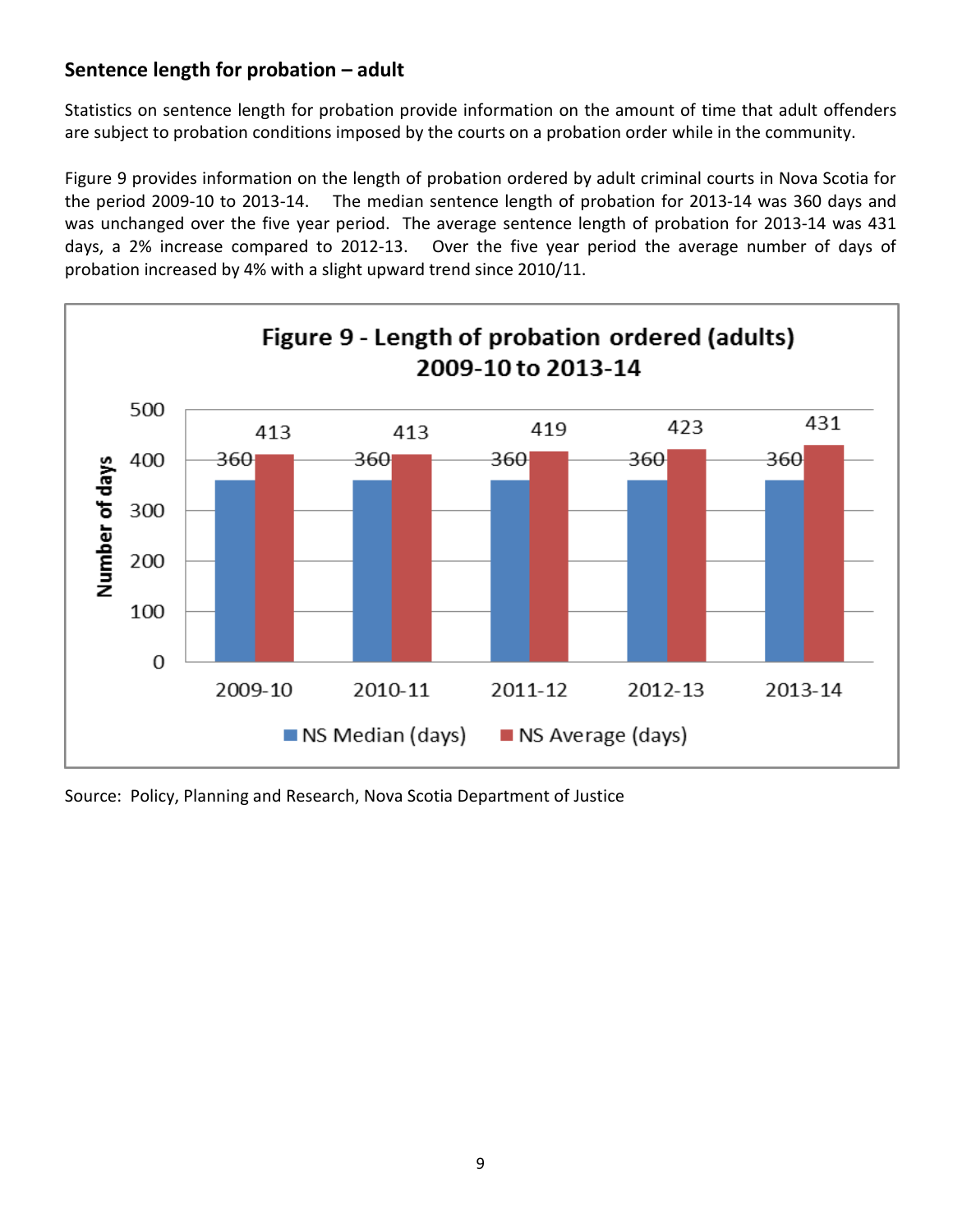## **Major Incidents – adults**

Major incidents involving persons in custody are defined in the Nova Scotia Department of Justice policy – 'Disclosure of information on major incidents involving persons in custody<sup>13</sup>. Major incidents include, but are not limited to: assault in custody requiring hospitalization, death in custody, escape from custody, seizure of explosives or firearms, or a riot. Major incidents involve correctional facilities however in some instances the issue which arises may also involve the work of other stakeholder organizations such as the Court Services Division of the Nova Scotia Department of Justice.

In 2013-14, there were eight major incidents in adult correctional facilities. The specifics associated with the eight incidents at adult facilities are identified below.<sup>14</sup> Note that the date listed is when the major incident report was published rather than when the specific incident occurred. Typically, major incident reports are issued either on the day that the incident occurred or on the day following however, in some cases, the time elapsed could be several days.

| List of major incidents in 2013-14 involving adult correctional facilities |                                                       |  |  |  |  |
|----------------------------------------------------------------------------|-------------------------------------------------------|--|--|--|--|
| <b>Date</b>                                                                | Incident                                              |  |  |  |  |
| 11-Jun-2013                                                                | Assault at Central Nova Scotia Correctional Facility  |  |  |  |  |
| 8-July-2013                                                                | Death at Central Nova Scotia Correctional Facility    |  |  |  |  |
| 12-August-2013                                                             | Disturbance at Cape Breton Correctional Facility      |  |  |  |  |
| 21-October-2013                                                            | Assault at Central Nova Scotia Correctional Facility  |  |  |  |  |
| 28-October-2013                                                            | Incident at Central Nova Scotia Correctional Facility |  |  |  |  |
| 14-February-2014                                                           | Incident at Central Nova Scotia Correctional Facility |  |  |  |  |
| 13-March-2014                                                              | Incident at Central Nova Scotia Correctional Facility |  |  |  |  |
| 25-March-2014                                                              | Incident at Central Nova Scotia Correctional Facility |  |  |  |  |

Source(s): Nova Scotia Department of Justice. See [http://novascotia.ca/just/updates.asp.](http://novascotia.ca/just/updates.asp) Nova Scotia Department of Justice Accountability Report 2013-14.

l  $13$ The policy document – 'Disclosure of Information on Major Incidents Involving Persons in Custody' can be found at: [http://novascotia.ca/just/global\\_docs/Disclosure%20Policy\\_Major%20Incidents.pdf.](http://novascotia.ca/just/global_docs/Disclosure%20Policy_Major%20Incidents.pdf)

 $14$  There was one incident which occurred relating to a youth facility during the 2013-14 fiscal year. The Department of Justice became aware of an early release of a young person from the Nova Scotia Youth Facility in Waterville due to a miscommunication within Court Services regarding sentence orders. A major incident report was published by the Department of Justice on November 18.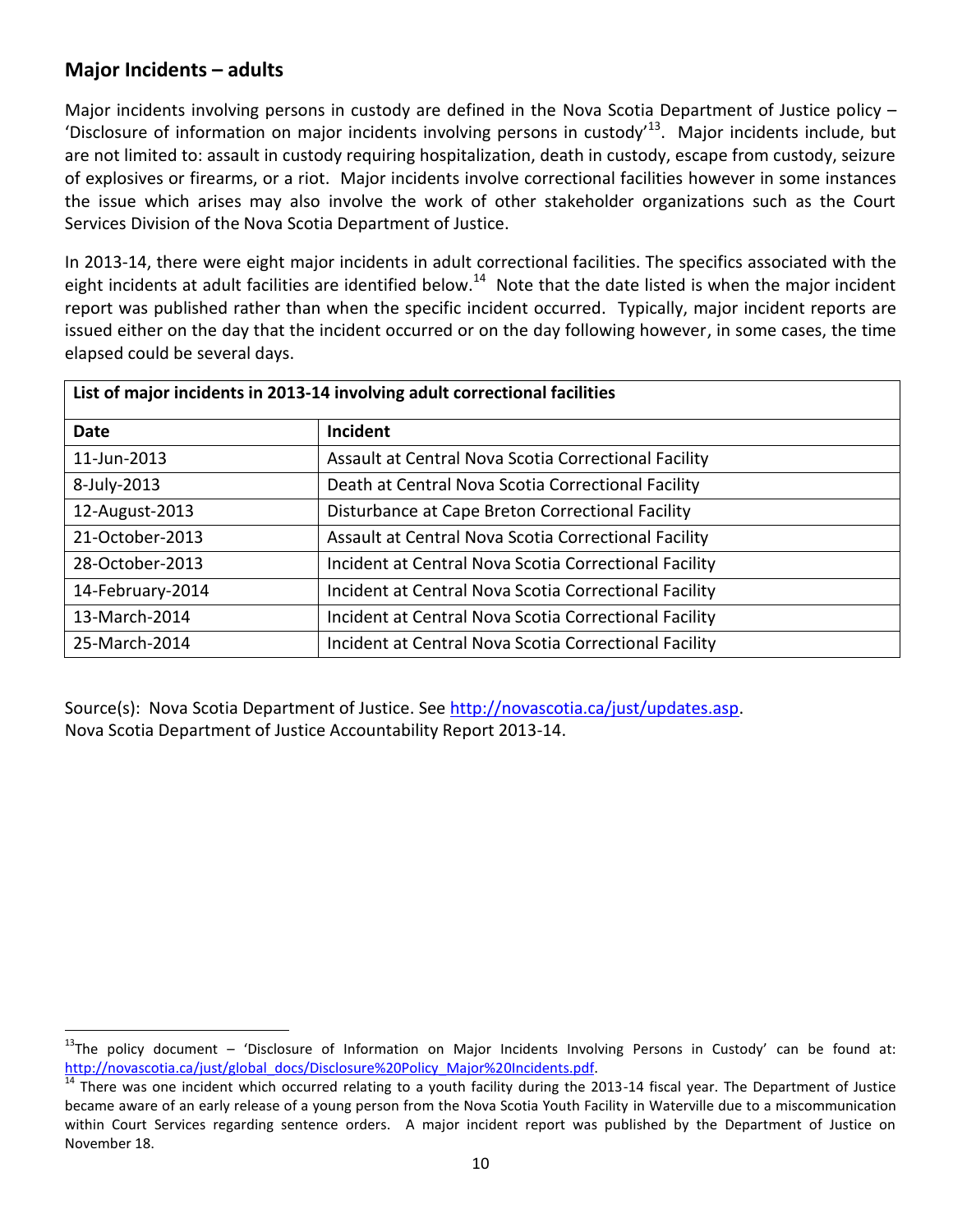#### **Court sentences – youth**

Figure 10 provides the number of guilty cases in youth court in Nova Scotia which had sentences of custody, probation or deferred custody and supervision (i.e., sentence placing the youth in the community subject to certain conditions such that if adhered to, results in the youth serving the remainder of the custody term in the community). These statistics provide an indicator of the number of 'inputs' into the youth correctional system. It should be noted that the sentences are not mutually exclusive and so a case may have more than one type of penalty (e.g., the youth may be given a period of custody as well as a period of probation).

The number of youth sentenced to custody decreased by 6% between 2012-13 and 2013-14 while the number sentenced to probation decreased by 22%. Sentences with deferred custody and supervision increased by 3% from 2012-13. $^{15}$ 

The number of cases where a youth was sentenced to custody decreased by 5% over the five year period while for probation the decrease was larger (30%). There was a general decreasing trend in sentences with probation.



The number of cases with probation consistently outnumbered the other sentence types.

r - revised

 $\overline{a}$ 

Source: Policy, Planning and Research, Nova Scotia Department of Justice

<sup>&</sup>lt;sup>15</sup> Note that there was a revision to the 2012-13 figure for NS Custody (cases) due to the availability of an updated (2013) offence library provided by the Canadian Centre for Justice Statistics (CCJS) at Statistics Canada. Use of up-to-date offence libraries is necessary for DoJ case processing figures to remain consistent with those produced by CCJS.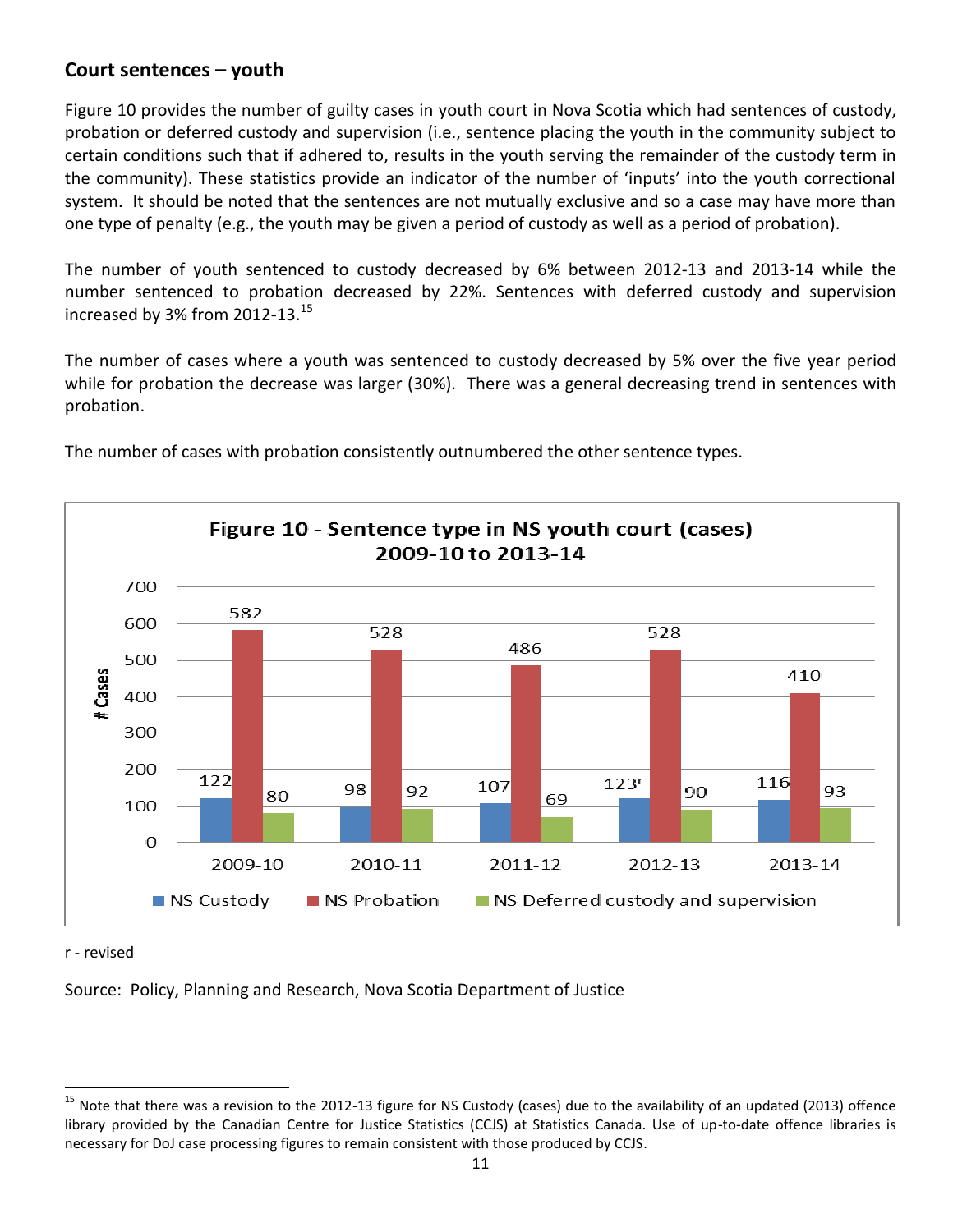## **New arrivals at youth correctional facilities** )

The statistics presented below are for the number of new arrivals at youth correctional facilities in Nova Scotia for the years 2012-13 to 2013-14. New arrivals (youth facilities) are counted as intakes only (e.g. from non-custody status to custody, transfer from another jurisdiction, or deferred custody to custody). New arrivals do not include the transfer of individuals between correctional facilities. An individual could have more than one new arrival at a correctional facility during a fiscal year.

Reasons for why a youth is in a facility include: being sentenced to open, open/secure or secure custody: being remanded to custody; or, breach of a court order.

Two youth correctional facilities were operating in Nova Scotia during this time period: the Nova Scotia Youth Facility (NSYF); and, the Cape Breton Youth Detention Facility (CBYDF). <sup>16</sup> Of the two youth facilities, the Nova Scotia Youth Facility is the largest and accounts for the greatest number of new arrivals.

Figure 11 shows the number of new arrivals at youth facilities for the two years. In 2013-14, there were 450 new arrivals at youth correctional facilities, a 13% decrease from the previous year.<sup>17</sup>



#### r - revised

 $\overline{a}$ 

Source: Correctional Services Division of the Nova Scotia Department of Justice (Justice Enterprise Information Network JEIN report).

 $^{16}$  The Cape Breton Youth Detention Facility is designed as a short-term term detention facility.

<sup>&</sup>lt;sup>17</sup>In 2014 there was a change to the programming of the report on the Justice Enterprise Information Network (i.e., Admissions Report) which provides the statistics for new arrivals. This led to a revision in the figures for 2012-13.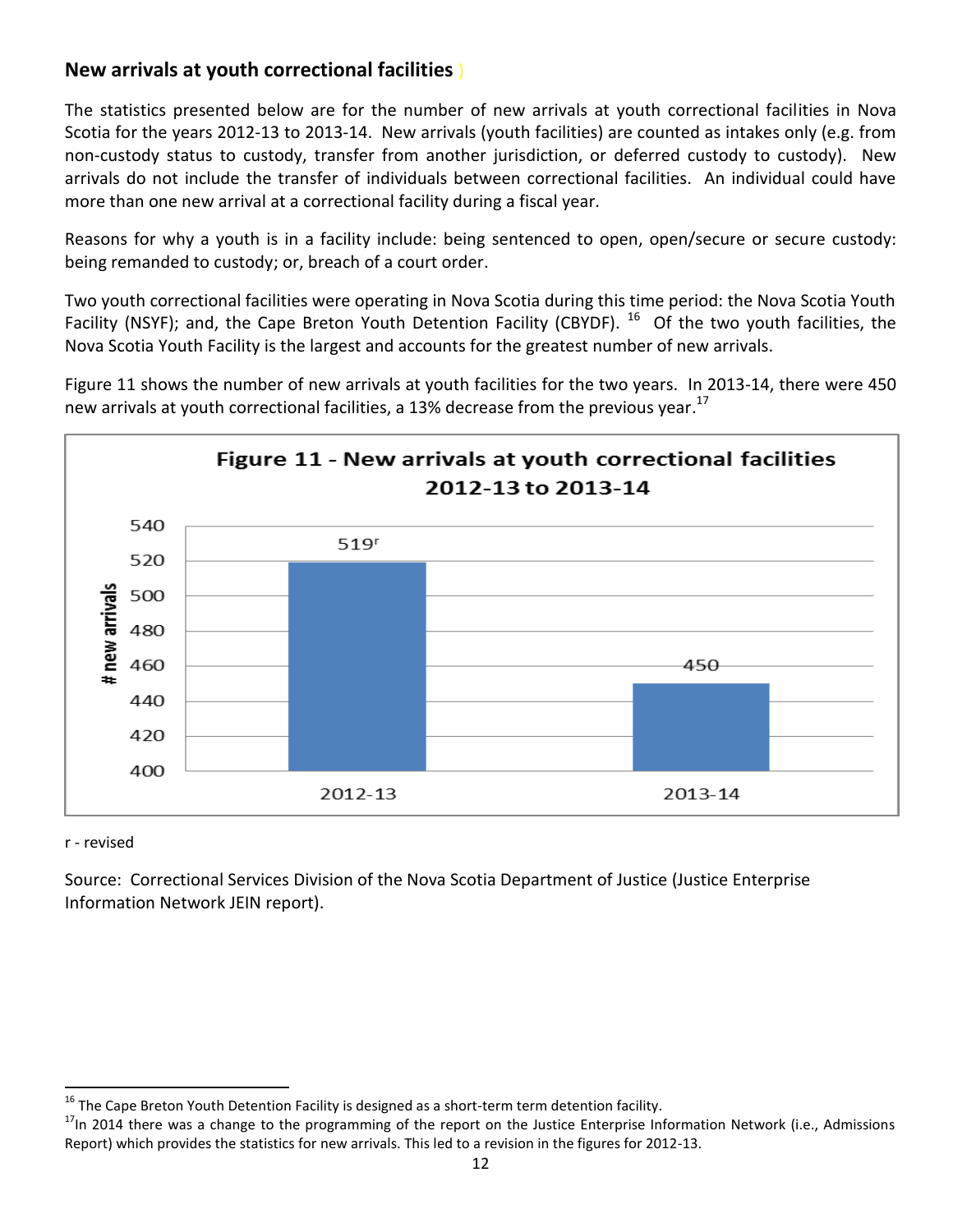## **Average daily count – youth**

The average daily count of youth in custody reflects the number of youth physically located in a correctional facility at the time of the daily count (midnight on a specified day). Average daily counts are useful for describing the make-up of the youth custodial population in terms of custody status: sentenced custody, remand (also sometimes referred to as pre-trial detention) and other forms of detention (e.g., Provincial Director remand, etc.).<sup>18</sup> These statistics can be helpful in looking at specific policy issues relating to different types of custodial populations as well as operational issues relating to correctional facility capacity.

Figure 12 provides data relating to the average daily count of youth in custody. In 2013-14, there was an average of 43 youth in custody on any given day including 28 in sentenced custody, 13 in remand and 2 on other statuses. The total count of youth in custody decreased by 12% from 2012-13 to 2013-14 with an increase in sentenced custody (4%) but a decrease in remand (38%).

Unlike the adult custodial population, the average daily count of youth in sentenced custody was consistently higher than the number on remand throughout this time period. In 2013-14, 65% of the youth custodial population were in sentenced custody, while 30% were on remand.



|                        | 2009-10 | 2010-11 | 2011-12 | 2012-13 | 2013-14 |
|------------------------|---------|---------|---------|---------|---------|
| % NS Sentenced custody | 59%     | 68%     | 53%     | 54%     | 65%     |
| % NS Remand            | 37%     | 28%     | 44%     | 43%     | 30%     |
| % NS Other             | 4%      | 4%      | 4%      | 3%      | 5%      |

Source(s): Policy, Planning and Research, Nova Scotia Department of Justice. Statistics Canada. CANSIM Table 251-0008 - Youth correctional services, average counts of young persons in provincial and territorial correctional services.

 $\overline{a}$ <sup>18</sup>A Provincial Director remand occurs when there is reasonable grounds to believe that a youth has breached a condition associated with supervision in the community. When this occurs, the designated Provincial Director orders the youth to be held in custody until such time that a review can be conducted.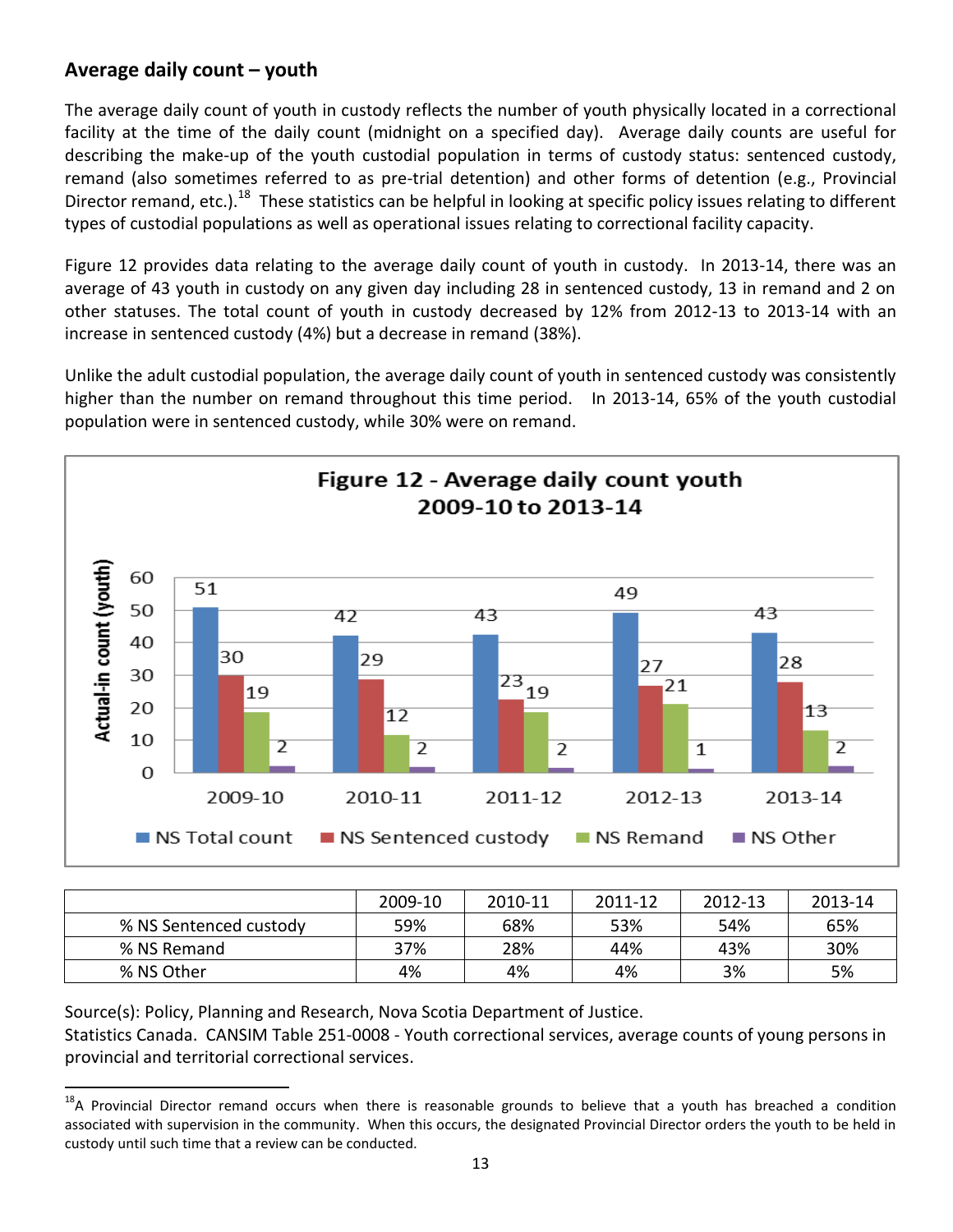### **Incarceration rate – youth**

 $\overline{a}$ 

Figure 13 provides data on the youth incarceration rate in Nova Scotia for the period 2009-10 to 2013-14. Between 2012-13 and 2013-14 a 13% decrease occurred, the same level of increase comparing 2013-14 to 2009-10. Over the five year period, the youth incarceration rate fluctuated between 6 youth incarcerated per 10,000 youth population and 8 youth per 10,000 youth population.<sup>19</sup>



Source(s): Policy, Planning and Research, Nova Scotia Department of Justice.

Statistics Canada. CANSIM Table 251-0008 - Youth correctional services, average counts of young persons in provincial and territorial correctional services.

<sup>&</sup>lt;sup>19</sup>The youth incarceration rate is an indicator of the proportion of Nova Scotia youth who are in custody (sentenced custody, remand, "other status") in a provincial youth facility. It is calculated as the total daily count figure divided by the size of the population 12 to 17 years of age and standardized per 10,000 youth population.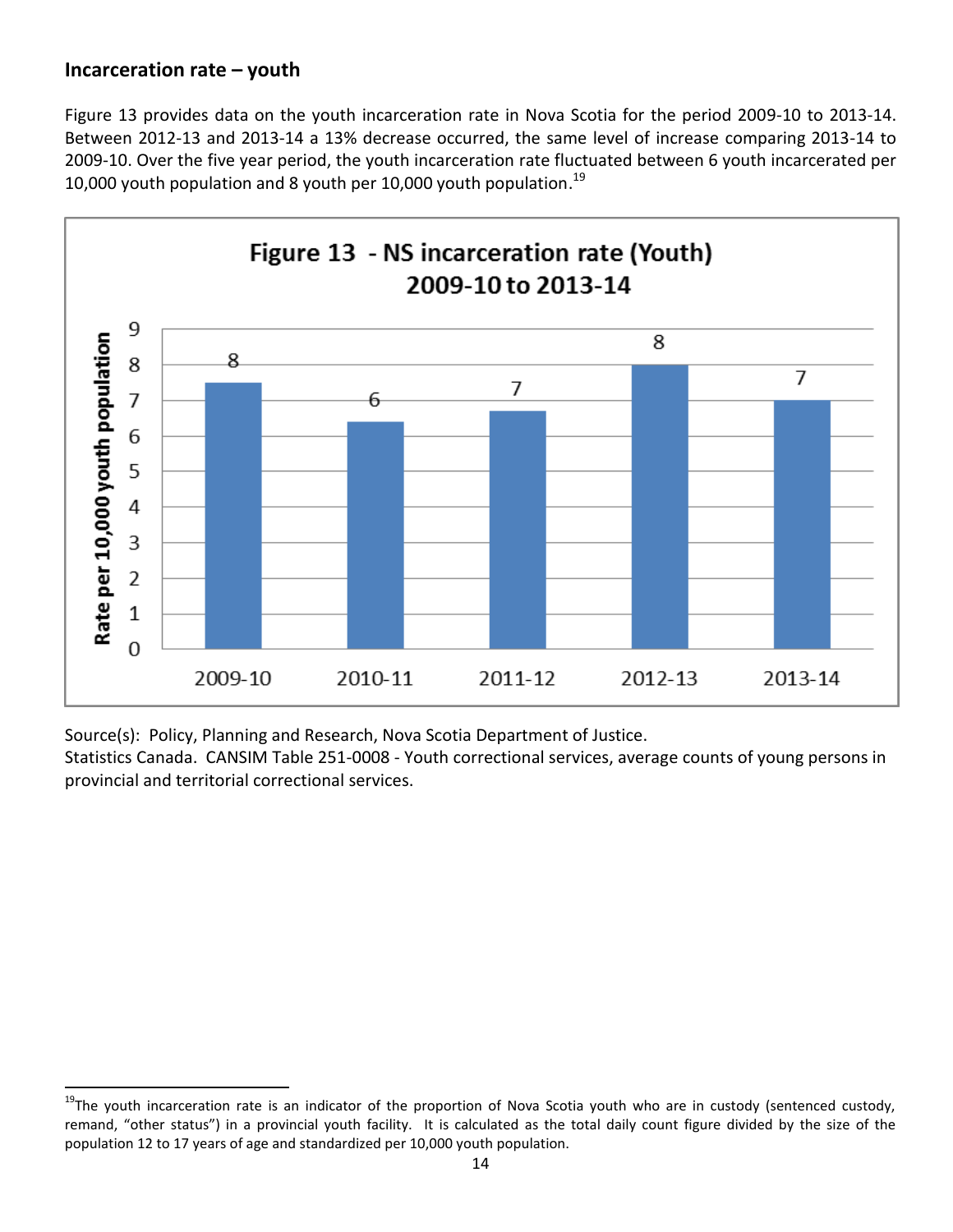# **Sentence length for custody - youth**

Figure 14 provides information on the length of custody ordered by youth courts in Nova Scotia for the period 2009-10 to 2013-14. This information is useful for administrative planning in specific areas such as programming.

The median length of sentenced custody for 2013-14 was 20 days which was 33% lower than the preceding year, while the average sentence length for custody in 2013-14 was 48 days which was 34% lower than the preceding year. Both the median and average length of sentenced custody fluctuated over the five year period.



Source: Policy, Planning and Research, Nova Scotia Department of Justice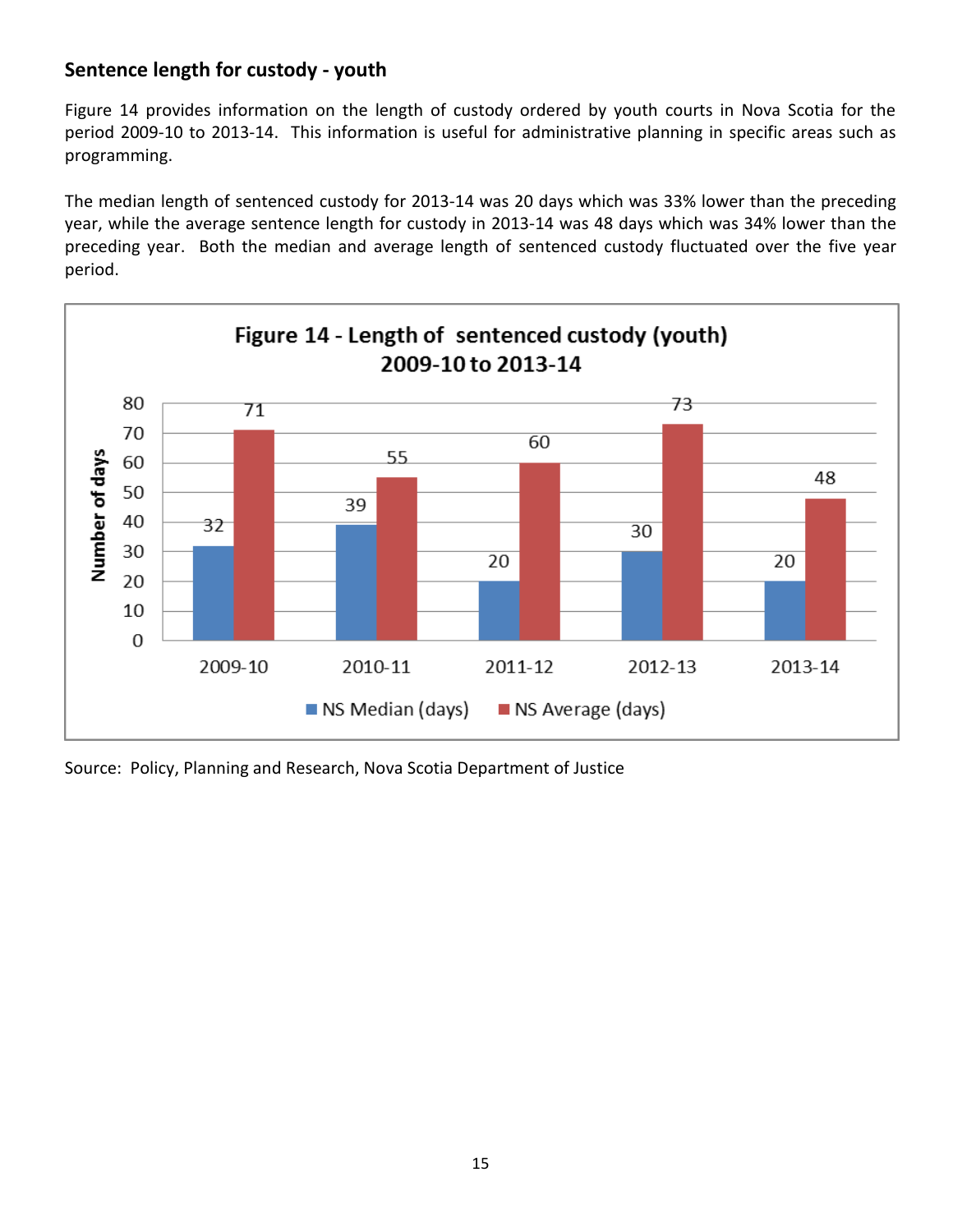# **Sentence length for probation – youth**

Statistics on sentence length for probation provide information on the amount of time that young offenders are subject to probation conditions imposed by the courts on a probation order while in the community.

Figure 15 provides information on the length of probation ordered by youth courts in Nova Scotia for the period 2009-10 to 2013-14. The median length of probation ordered was 360 days in 2013-14 and was unchanged over the five year period. The average sentence length for probation for 2013-14 was 342 days, a 1% decrease from 2012-13. Over the five year period, the average length of probation decreased by 4% with a decreasing trend from 2010-11.



Source: Policy, Planning and Research, Nova Scotia Department of Justice